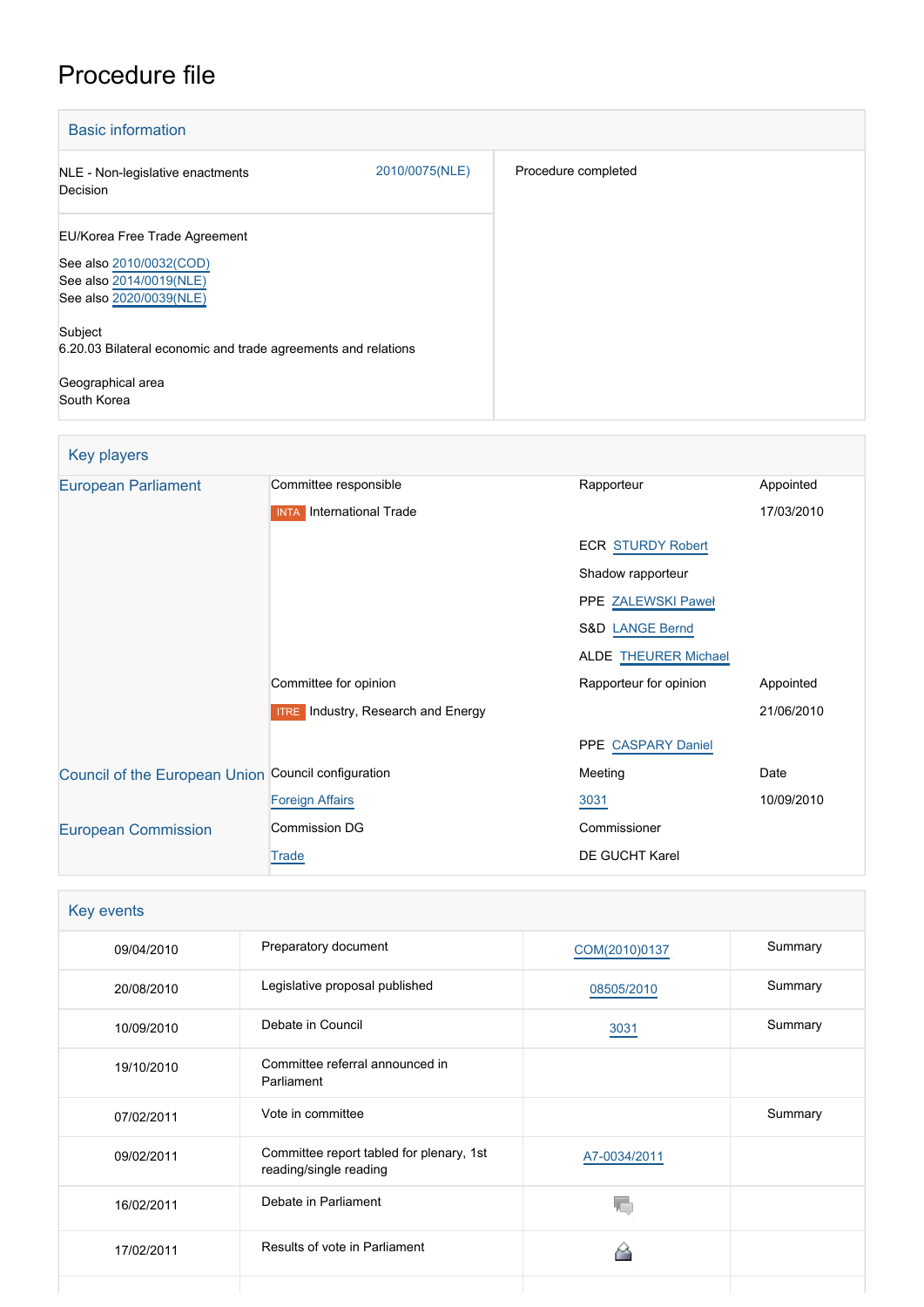| 17/02/2011 | Decision by Parliament                                     | T7-0063/2011 | Summary |
|------------|------------------------------------------------------------|--------------|---------|
| 11/04/2011 | Act adopted by Council after consultation<br>of Parliament |              |         |
| 11/04/2011 | End of procedure in Parliament                             |              |         |
| 25/11/2015 | Final act published in Official Journal                    |              |         |

| <b>Technical information</b> |                                                                                                                                                                                                                                                         |  |
|------------------------------|---------------------------------------------------------------------------------------------------------------------------------------------------------------------------------------------------------------------------------------------------------|--|
| Procedure reference          | 2010/0075(NLE)                                                                                                                                                                                                                                          |  |
| Procedure type               | NLE - Non-legislative enactments                                                                                                                                                                                                                        |  |
| Procedure subtype            | Consent by Parliament                                                                                                                                                                                                                                   |  |
| Legislative instrument       | Decision                                                                                                                                                                                                                                                |  |
|                              | See also 2010/0032(COD)<br>See also 2014/0019(NLE)<br>See also 2020/0039(NLE)                                                                                                                                                                           |  |
| Legal basis                  | Treaty on the Functioning of the EU TFEU 218-p6a; Treaty on the<br>Functioning of the EU TFEU 207; Treaty on the Functioning of the EU TFEU<br>091; Treaty on the Functioning of the EU TFEU 100-p2; Treaty on the<br>Functioning of the EU TFEU 167-p3 |  |
| Stage reached in procedure   | Procedure completed                                                                                                                                                                                                                                     |  |
| Committee dossier            | INTA/7/02445                                                                                                                                                                                                                                            |  |

#### Documentation gateway

| Preparatory document                                               |             | COM(2010)0137 | 09/04/2010 | EC. | Summary |
|--------------------------------------------------------------------|-------------|---------------|------------|-----|---------|
| Legislative proposal                                               |             | 08505/2010    | 20/08/2010 | CSL | Summary |
| Document attached to the procedure                                 |             | 08530/2010    | 20/08/2010 | CSL | Summary |
| Committee draft report                                             |             | PE441.233     | 22/10/2010 | EP  |         |
| Committee opinion                                                  | <b>ITRE</b> | PE445.854     | 26/10/2010 | EP  |         |
| Committee report tabled for plenary, 1st<br>reading/single reading |             | A7-0034/2011  | 09/02/2011 | EP  |         |
| Text adopted by Parliament, 1st<br>reading/single reading          |             | T7-0063/2011  | 17/02/2011 | EP  | Summary |

#### Additional information

| National parliaments | <b>IPEX</b>                            |
|----------------------|----------------------------------------|
| European Commission  | EUR-Lex<br>and the company's company's |

#### Final act

 [Decision 2015/2169](https://eur-lex.europa.eu/smartapi/cgi/sga_doc?smartapi!celexplus!prod!CELEXnumdoc&lg=EN&numdoc=32015D2169) [OJ L 307 25.11.2015, p. 0002](https://eur-lex.europa.eu/legal-content/EN/TXT/?uri=OJ:L:2015:307:TOC) Summary

# EU/Korea Free Trade Agreement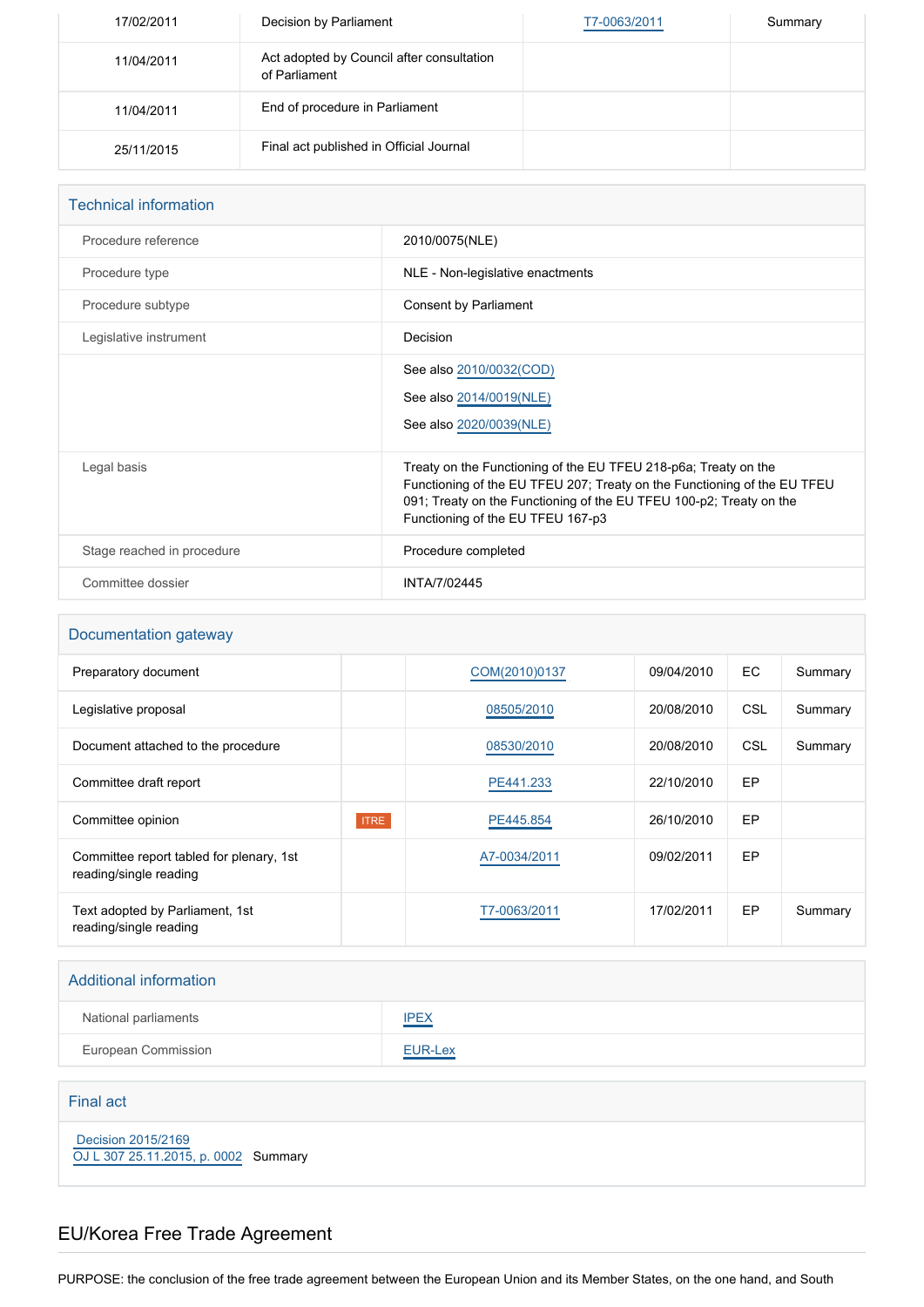Korea, on the other.

PROPOSED ACT: Council Decision.

BACKGROUND: the EU-Korea Free Trade Agreement was adopted according to the objectives defined in the Commission?s communication ?[Global Europe - Competing in the world](http://www.europarl.europa.eu/oeil/FindByProcnum.do?lang=en&procnum=INI/2006/2292)?, which describes how the EU's trade policy can contribute to achieving the European strategy for growth and employment. This underlined that the Doha programme for development remains the EU?s main priority. The communication also stressed the importance for the EU of using the framework provided by the WTO as the best way of opening up markets to trade and investment. It proposed a series of trade policy initiatives to complement efforts to relaunch WTO negotiations. Among these, it proposed the negotiation of carefully selected and prioritised free trade agreements (FTAs). Following the adoption of negotiating guidelines by the Council, on 23 April 2007, negotiations with Korea began in Seoul on 6 May 2007. These were completed with the initialling of the FTA, in Brussels, on 15 October 2009, after less than two and a half years of discussions. Parliament was kept informed regularly on the progress of the discussions by its Committee on International Trade (INTA). On 13 December 2007, Parliament adopted a [resolution on economic and trade](http://www.europarl.europa.eu/oeil/FindByProcnum.do?lang=en&procnum=INI/2007/2186) [relations with Korea,](http://www.europarl.europa.eu/oeil/FindByProcnum.do?lang=en&procnum=INI/2007/2186) which served as an important contribution to the negotiations.

IMPACT ASSESSMENT: in preparation for the negotiations, the Commission undertook and impact assessment to examine the potential impact of an FTA with South Korea. A more detailed evaluation of the impact of trade on sustainable development, examining the potential effects of the agreement in the economic, social and environmental fields was carried out in parallel with the negotiations. Additional studies, to analyse the FTA from both a quantitative and quantitative point of view, were also undertaken.

LEGAL BASE: Articles 91, 100(2) and 207, in conjunction with Article 218(6) a) v) of the TFEU.

CONTENT: the proposal represents the legal instrument enabling the conclusion of the FTA between the European Union and its Member States, on the one hand, and South Korea, on the other.

The purpose of the agreement is to establish a progressive and reciprocal liberalisation of trade in goods and services and to define rules on matters relating to trade.

Commercial aspects: the EU-Korea FTA sets down the measures needed to establish a free trade area in accordance with the provisions of Article XXIV of the General Agreement on Tariffs and Trade (GATT 1994). The two parties agreed to implement very rapidly the commitments to liberalise and will eliminate 98.7% of customs duties, in trade value, both for the industrial sector and for agriculture in the coming five years. The remaining customs duties will be eliminated almost entirely over longer transitional periods, with the exception of a small number of agricultural products, such as rice or garlic.

Sectoral Annexes have been negotiated on electronics, motor vehicles and their parts, pharmaceuticals and medical devices, as well as chemicals with a view to the dismantling of non-tariff barriers.

The FTA included the following distinct chapters covering:

- trade measures.
- Technical Barriers to Trade
- $\bullet$ sanitary and phytosanitary measures,
- customs procedures,
- trade facilitation,
- services,
- rules of establishment,
- Electronic Commerce (with schedules of undertakings in this matter which clearly go beyond the commitments made by each party under the General Agreement on Trade in Services (GATS) and that comply with Article V of the GATS)
- current payments,
- capital movements.

Competition and commercial compliance aspects: in terms of rules, the FTA defines ambitious commitments in the field of competition and, in particular:

- state aids
- intellectual property (including the enforcement of these rules),
- public procurement.

More ambitious restrictive horizontal measures in regard to regulatory transparency in areas of importance for mutual trade and investment between the parties were also incorporated in the agreement.

Separate protocols: the FTA includes various protocols, including a protocol on rules of origin and one concerning mutual administrative assistance in customs matters, which include provisions defining the origin of products - a concept that is used to determine the duties applicable to traded products ? governing the proof of origin and laying down the practical details of cooperation between the customs authorities.

It also includes a specific protocol on cooperation in the cultural field, which defines the terms of a strategic dialogue and cooperation to facilitate cultural exchanges.

It also provides an institutional framework for implementation independent of that provided in the FTA itself , with the creation a separate committee and a specific mechanism for dispute resolution.

Trade and sustainable development aspects: this section covers social and environmental aspects. It includes provisions on cooperation and establishes a novel monitoring mechanism involving civil society by means of a ?forum of civil society?.

Institutional aspects: institutional arrangements provide for the establishment of the Trade Committee, responsible for overseeing the implementation of the FTA and to examine how to further strengthen trade relations between the parties. An effective dispute resolution mechanism is provided for. The Trade Committee will comprise representatives of the EU and Korea. It will report on its activities and those of its committees, working groups and other specialized bodies to the Joint Committee established by the Framework Agreement. The updated framework agreement, coupled with the free trade agreement, reflects a new dimension of relations between the EU and Korea. At the request of the Council, the two agreements are legally and institutionally linked.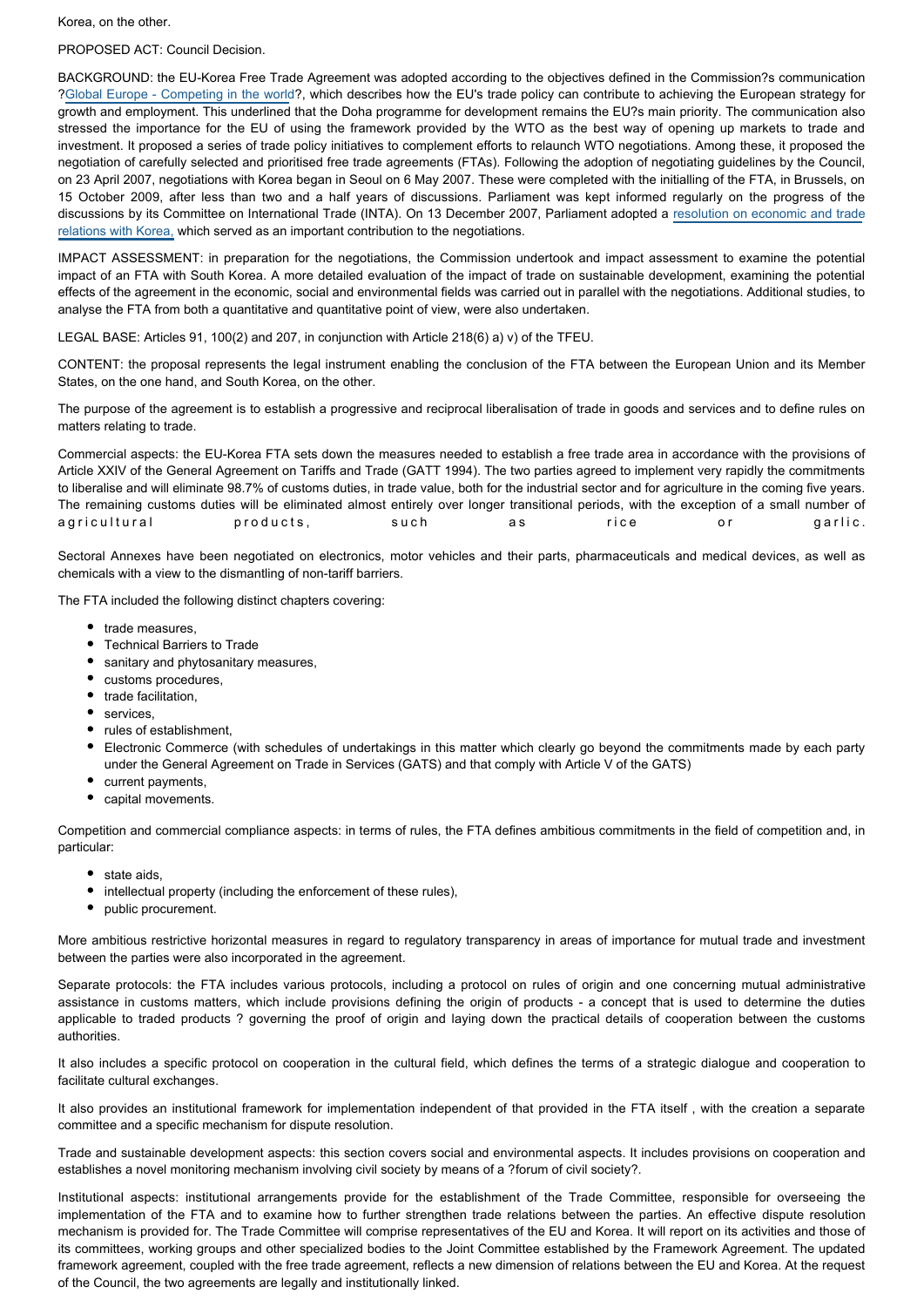Provisional application: until the entry into force, this provides for its provisional application.

BUDGETARY IMPACT: the proposal has no financial impact on the Union?s expenditure, but has a financial impact on its revenues.

#### EU/Korea Free Trade Agreement

This document lays down the provisions of the Free Trade Agreement (FTA) between the European Union and its Member States, on the one part, and Korea, on the other.

In April 2007, the Member States of the EU mandated the European Commission to negotiate an ambitious and wide-ranging FTA with South Korea. After eight series of formal negotiations, the two parties reached an agreement which should generate a substantial volume of new trade in goods and services. The FTA should, furthermore, strengthen the position of European suppliers on the Korean market thanks to its trade chapter.

The main aspects of the Agreement may be summarised as follows:

Purpose: the FTA seeks to set in place a gradual and reciprocal liberalisation in trade in goods and services and to lay down the rules concerning this trade.

Trade Chapter: the EU-Korea FTA provides for a series of measures establishing a free trade area in accordance with Article XXIV of the General Agreement on Tariffs and trade 1994 (?GATT 1994?). It provides for, in particular:

- an end to trade barriers: the Agreement provides for the elimination of significant non-tariff barriers in all sectors, some of which are essential for the European economy such as cars, medicines or consumer electronics. Sectoral annexes on pharmaceutical products and medical devices, as well as chemical products were negotiated with a view to dismantling non-tariff barriers. Korea will consider a raft of European standards as equivalent and will recognise European certification, thus eliminating bureaucratic burdens which, up to now, have represented a barrier to trade and were a disincentive to trade;
- an end to customs duties: the two parties will eliminate 98.7% of customs duties in terms of trade value, both for industrial and agricultural sectors in the five years that follow the entry into force of the Agreement. The remaining portion of tariffs will be eliminated almost fully over longer transitional periods, with exception of a limited number of agricultural products (such as rice or garlic). The FTA will quickly eliminate EUR 1.6 billion worth of Korean import duties annually for EU exporters of industrial and agricultural products. The EU will eliminate around EUR 1.1 billion of duties, which will benefit EU consumers and businesses. European machinery exporters will save EUR 450 million annually in duty payments. EU agricultural exporters will save EUR 380 million annually on duties for agricultural products for which Korean duties are currently relatively high. Wine and cheese will enjoy duty free and tariff-free quotas respectively from day one;
- new trade: the Agreement should generate substantial volumes in new trade in goods and services (up to EUR 19 billion for European exporters). It should also offer new opportunities in many services sectors, where the EU is highly competitive. These include telecommunications, environmental services, shipping, financial and legal services.

The FTA also contains separate chapters dealing with:

- sanitary and phytosanitary measures,
- customs regimes,
- trade facilitation:
- services,
- rules of establishment
- electronic commerce (along with lists of undertakings in the area which go far beyond the commitments of each of the parties under the General Agreement on Trade in Services (GATS) and which comply with the provisions of Article V of the GATS),
- current payments,
- capital movements.

Competition and respect for trade regulations: the FTA provides for far reaching commitments in area of competition including i) state aid, ii) intellectual property (including enforcement) and public procurement.

- intellectual property: the FTA will offer transparency and predictability on regulatory issues such as the protection of intellectual property (including through strengthened enforcement); improved market access in government procurement; as well as a new approach on trade and sustainable development involving civil society in the monitoring of commitments;
- geographical indications: the FTA will offer a high level of protection for EU Geographical indications such as Champagne, Prosciutto di Parma, Feta cheese, Rioja or Tokaji wine or Scotch whisky, etc.

Enhanced and binding horizontal provisions on regulatory transparency in areas relevant for mutual trade and investment have been also incorporated into the agreement.

Additional protocols: the FTA comprises several protocols:

- rules of origin: rules have been simplified and made more business friendly. At the same time, strict rules apply in sensitive sectors. For instance, for cars, the agreement would only moderately increase the levels of permissible foreign content from 40% to 45%. For textiles, agricultural and fisheries, the EU standard rules of origin will be maintained with only a small number of derogations applying. On duty drawback, the EU and Korea maintain the right to refund duties on imports on parts, in accordance with WTO rules. However, in case of a significant increase of sourcing from countries that have not concluded an FTA with Korea, i.e. where most favoured nation (MFN) duties still apply, a special clause allows for a cap of the refundable duties at a level of 5% ;
- administrative assistance on customs matters: on arrangements for cooperation between customs authorities.
- cultural cooperation: this sets a framework to engage in policy dialogue and cooperate in facilitating exchanges regarding cultural activities.

Trade and Sustainable Development Chapter: this covers both social and environmental dimensions. It includes cooperation provisions and establishes novel monitoring mechanism involving civil society through a Civil Society Forum.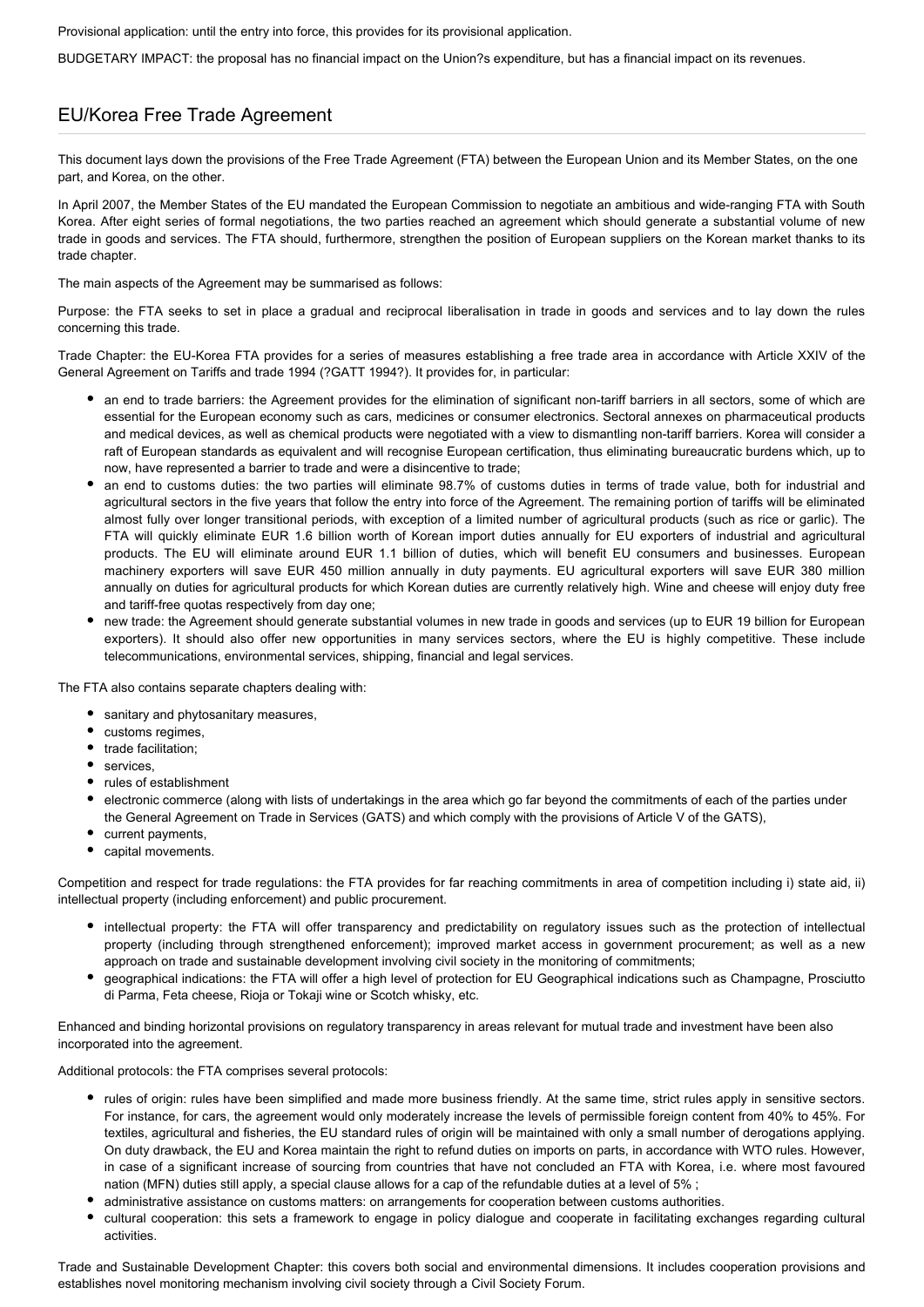Safeguard clause: the FTA will offer protection via a general safeguard clause . This would allow the re-establishment of so-called "Most Favoured Nation" duties for up to four years in case of a sudden surge in imports. The Commission will monitor closely the evolution of the market in sensitive sectors.

Institutional Chapter: the institutional provisions foresee establishment of a Trade Committee to supervise the implementation of the FTA and consider ways to further enhance trade relations between the Parties. An efficient dispute settlement mechanism is included to ensure enforceability of commitments (arbitration ruling within 160 days, which is faster than in the WTO). The Trade Committee shall be composed of representatives of the European Union and of Korea. The Trade Committee shall report to the Joint Committee established under the updated Framework Agreement on its activities and those of its specialised committees, working groups and other bodies.

Provisional application: pending the entry into force of the FTA, the Agreement foresees the provisional application of the Agreement.

### EU/Korea Free Trade Agreement

PURPOSE: the conclusion of a free trade agreement between the European Union and its Member States, on the one part, and Korea, on the other.

PROPOSED ACT: on 23 April 2007 the Council authorised the Commission to negotiate a free trade agreement with the Republic of Korea, on behalf of the European Union and its Member States. Those negotiations have been concluded and the Agreement was initialled on 15 October 2009, and signed on behalf of the Union; pending its conclusion at a later date. The Agreement applies on a provisional basis.

The Agreement now requires approval on behalf of the European Union.

It should be noted that the Agreement does not affect the rights of investors of the Member States to benefit from any more favourable treatment provided for in any agreement related to investment to which a Member State and Korea are Parties.

IMPACT ASSESSMENT: no impact assessment was undertaken.

LEGAL BASE: Articles 91, 100(2), 167(3) and 207, in conjunction with Article 218(6)(a)(v) of the Treaty on the Functioning of the European Union (TFEU).

CONTENT: with this proposal for a Decision, the Free Trade Agreement between the European Union and its Member States, on the one hand, and Korea, on the other, is hereby approved on behalf of the Union.

Specific provisions are made regarding:

- cultural cooperation: the Union does not intend to extend the period of entitlement to co-production pursuant to Article 5 of the Protocol on Cultural Cooperation following the procedure set out in Article 5(8) of the said Protocol unless, on a proposal from the Commission, the Council agrees four months before the end of such period of entitlement to continue the entitlement. If the Council agrees to continue the entitlement, this provision shall again become applicable at the end of the renewed period of entitlement. For the specific purposes of deciding on the continuation of the period of entitlement, the Council shall act by unanimity;
- geographical indications: for the purposes of the Agreement, modifications of the Agreement through decisions of the Working Group on Geographical Indications shall be approved by the Commission on behalf of the Union. Where interested parties cannot reach agreement following objections relating to a geographical indication for certain agricultural products or foodstuffs, the Commission shall adopt such a position on the basis of a specific procedure (in particular, for wines, aromatised wines or spirits).

Measures are also provided for in regard to comitology to determine the rules for decisions applicable in the areas of cultural cooperation and geographical indications, as defined above.

It should be noted that the Agreement shall not be construed as conferring rights or imposing obligations which can be directly invoked before Union or Member State courts and tribunals.

FINANCIAL IMPLICATION: the proposal has no implications for the EU budget.

### EU/Korea Free Trade Agreement

The Council discussed a draft decision on the signature and provisional application of an agreement with South Korea on free trade.

It agreed to return to the issue as soon as possible, with a view to enabling the agreement to be signed and a proposal for a decision on conclusion of the agreement to be sent to the European

Parliament for its consent.

The agreement, initialled on 15 October 2009, provides for the progressive and reciprocal liberalisation of trade in goods and services and includes rules on trade-related issues.

#### EU/Korea Free Trade Agreement

The Committee on International Trade adopted the report drafted by Robert STURDY (ECR, UK) in which it recommends the European Parliament to give its consent to the conclusion of the Free Trade Agreement between the European Union and its Member States, of the one part, and the Republic of Korea, of the other part.

Members consider that this Agreement will give substance to the EU's repeated rhetoric of fighting protectionism and will lead to fairer trade partnership, shared prosperity and mutual development of the two counterparties.